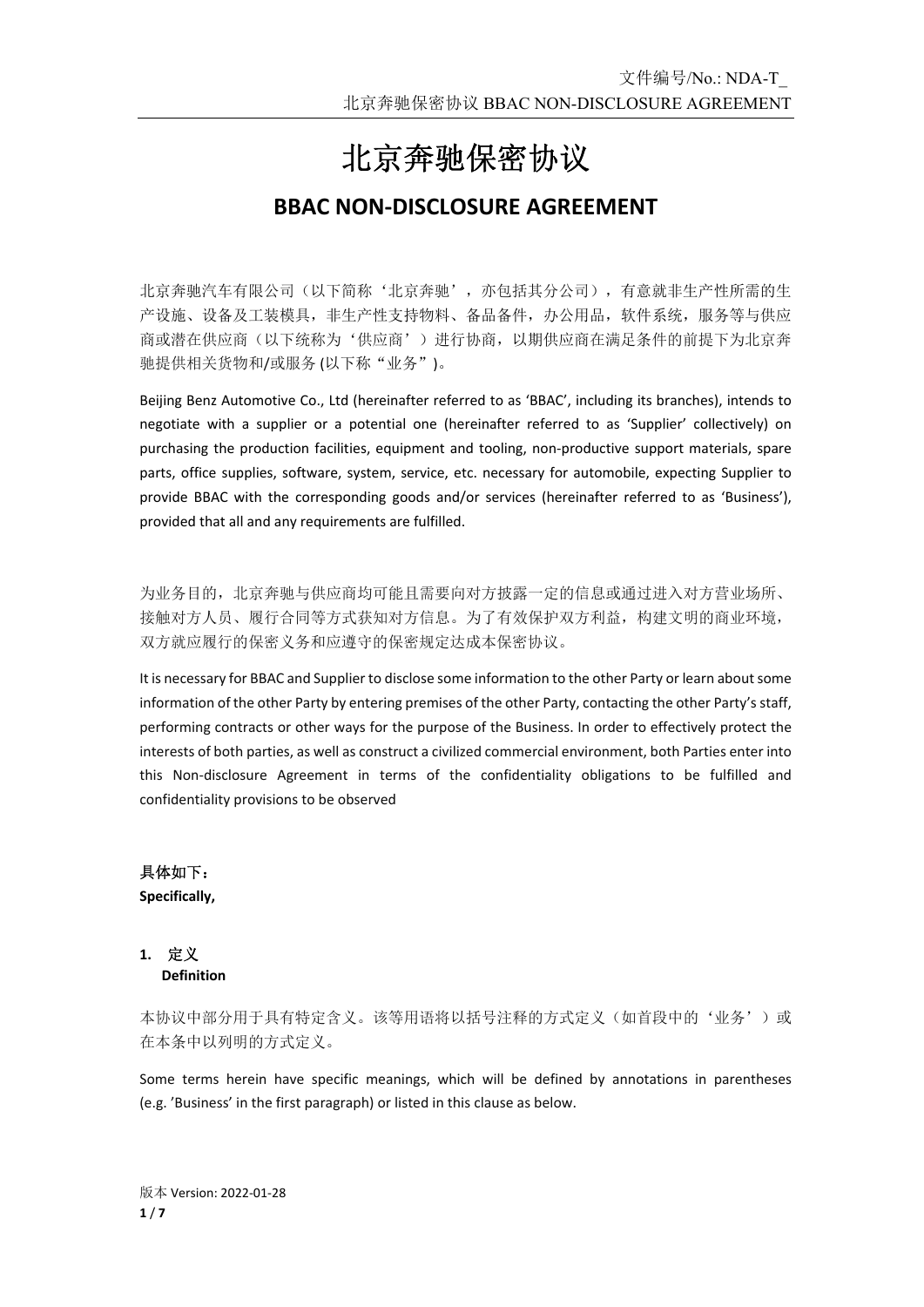- 1.1 "保密信息"指:
	- a) 由披露方以任何形式向接受方提供的不为公众所知晓的信息;
	- b) 一方因进入对方营业场所、接触对方人员或生产对方所需货物,履行合同而获知的对 方的不为公众所知晓的信息;

上文 a) b)中的信息包括但不限于:专有技术、保密资料、商业秘密、商业计划、投资信息、 财务信息、营销策略、产品信息、技术资料、样件、成品、图像影音、询价、报价、合同、 本告知函 2.5 条所述的资料等。

"Confidential Information" shall mean:

a) any information which is provided by Disclosing Party to Recipient in any manner, but not known by public; and

b) any information which is known by a party when entering premises of the other Party, contacting the other Party's staff , producing the goods demanded by the other Party or performing contracts, but not known by public;

Information of the a) and b) above includes but is not limited to know‐how, confidential material, trade secrets, business plan, investment information, finance information, marketing strategy, product information, technical information, sample, finished product, image, video, audio, RFQ, quotation, contract, the material mentioned in 2.5 hereof, etc.

1.2 "载体"指用于植入、记载或反映"保密信息"的任何和所有的仪器、模型、样品、原型、 纸样文本、图纸、磁盘、磁带、光盘、储存器, 云端存储空间等。

"Media" shall mean any and all apparatus, modules, samples, prototypes, paper documents, drawings, disks, tapes, CD, memory, cloud storage, etc., in which the Confidential Information is embedded, recorded, contained or reflected

1.3 "披露方"是指北京奔驰或供应商中向另一方提供保密信息的一方。

"Disclosing Party" is one Party of BBAC or Supplier, which provides the other Party with Confidential Information.

1.4 "接受方"是指北京奔驰与供应商中根据 1.1 接受或获知保密信息的一方;

"Recipient" is one Party of BBAC or Supplier, which receives or learns about Confidential Information from the other Party, according to Article 1.1.

1.5 "关联公司"是指控制或影响接受方、或被接受方控制或影响、或被接受方另一"关联公司" 所控制或影响的任何企业、公司或其他实体。其中"控制"或"影响"意味着直接或间接 地拥有该等企业、公司或其他实体的表决股权或选举董事(或拥有同等职能之人员)的表决股 权。"控制"或"影响"亦可通过其他任何选举或指派董事(或拥有同等职能之人员)的方式 来实现。然而,只有在该等"控制"或"影响"存续期间,该等企业、公司或其他实体才 被认为是接受方的"关联公司"。

"Related Company" shall mean any corporation, company or other entity, which controls or affects Recipient, or is controlled or affected by Recipient or by another corporation, company or other entity controlled or affected by Receipt. In this case, "control" or "affect" means direct or indirect ownership of such corporation's, company's or other entity's voting shares or of the shares entitling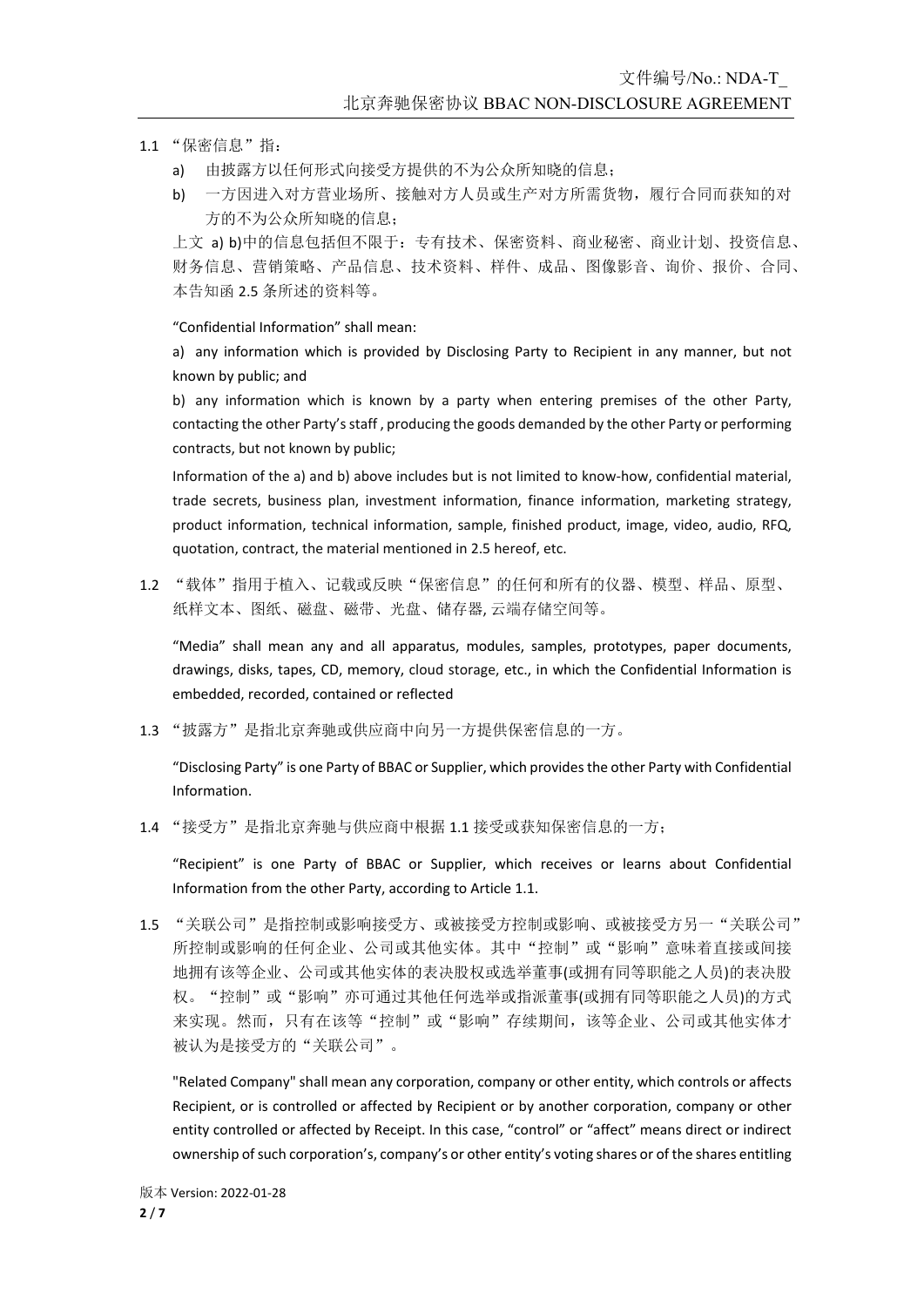the holders to vote for the election of directors or persons performing similar functions. "Control" or "affect" shall also exist through the direct or indirect right by any other means to elect or appoint directors, or persons performing similar functions. However, any such corporation, company or other entity shall be deemed to be a Related Company of Recipient only so long as such "control" or "affect" exists.

### **2.** 保密义务、保密规定

#### **Confidentiality Obligation and Provision**

2.1 接受方只能因业务之目的使用披露方的保密信息,除非披露方以书面形式明确同意可作他用。

The confidential Information of the Disclosing Party shall be used by the Recipient only for the purpose of Business, unless other purposes are expressly agreed to by the Disclosing Party in written.

2.2 接受方不得以任何方式将保密信息发布或披露给任何人,除了那些因为业务而有必要知道该 等保密信息的关联公司及接受方或其关联公司的雇员、咨询顾问,前提条件是该等关联公司、 雇员及咨询顾问受到雇用协议或其他书面协议所规定的不亚于本协议保密义务的约束。接受 方将对上述关联公司、雇员或其咨询顾问的任何未经披露方授权的发布、使用和/或披露保 密信息的行为负责,无论该行为是由于疏忽或其他任何原因造成的。

Disclosing Party 's Confidential Information shall not be distributed or disclosed in any way or form by the Recipient to anyone except to Related Company and the employees and consultants of Recipient or its Related Company, which/who of them is (are) necessary to know such Confidential Information for the purpose of the "Business", on condition that such Related Company, employees and consultants are bound either by their employment agreement or other written documents to an extent not less stringent than the obligations imposed on the Recipient under this Agreement. Recipient shall be liable for any unauthorized (without authorization by Disclosing Party) distribution, use and/or disclosure of Confidential Information by the aforesaid Related Company, employees or consultants, no matter such behaviors are caused by negligence or otherwise.

2.3 接受方应对披露方的保密信息进行保密,以避免被披露给任何第三方,且该等保密等级不应 低于对接受方自身同等重要的信息进行保密的程度。

Disclosing Party's Confidential Information shall be kept confidential by the Recipient with the confidential level, which is not less stringent than the Recipient's confidential level for its own equally important confidential information, in order to avoid any disclosure to any third party.

2.4 北京奔驰或供应商(包括其分包商)的员工在对方营业场所中时,应遵守对方针对外来人员的 管理规定,特别是保密相关规定。

Staff of BBAC or Supplier (including the staff of its subcontractor) shall obey the regulations of the other party regarding the management of outsiders, particularly the regulation of confidentiality, when they are in the premises of the other party.

2.5 一方人员(包括其分包商人员)在对方营业场所中时,应遵守对方的对外来人员的管理规定, 特别是保密方面的禁止性规定。除经对方事先同意,一方不得于对方营业场所内抄录、拍照、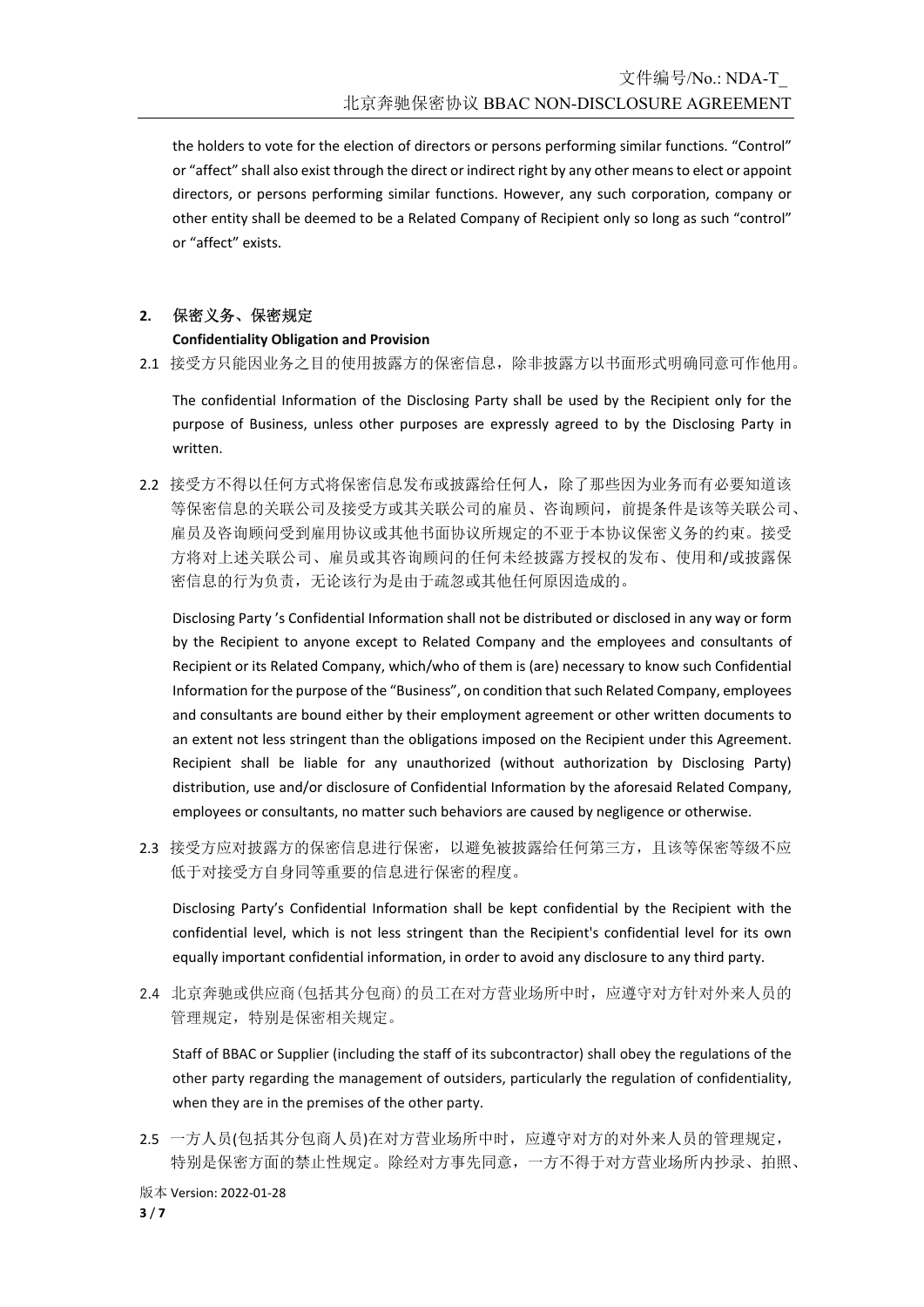录音、摄像、复印等。如获得对方事先同意,则通过上述方法获得的图文影音资料应视作 "保密信息"。

Staff of a Party (including staff of its subcontractor) shall obey regulations of the other Party regarding management of external people, particularly prohibitive regulation about confidentiality. A Party shall not transcribe, photograph, record audio/video and copy in the other Party's premises unless agreed by the other Party in advance. In case that a Party obtains permission from the other Party in advance, the images, text, video and audio acquired by the aforementioned method shall be regarded as "Confidential Information".

2.6 除经双方另行书面约定外,披露方的披露行为不构成相关知识产权的转移。披露方的保密信 息及其知识产权归披露方所有,除 2.1、2.2 款的规定外,接受方不因该等披露而拥有任何有 关该等保密信息及知识产权的权益。

Unless otherwise agreed by both parties in written the disclosure by the Disclosing Party shall not constitute any transfer of the corresponding intellectual property rights. The Disclosing Party's Confidential Information, together with the intellectual property rights reflected thereupon, shall be owned by Disclosing Party. Except for the right to use the Confidential Information for the BUSINESS stipulated in 2.1 and 2.2, Recipient shall not acquire any rights and interests of such Confidential Information and intellectual property rights arising from such disclosure.

- 2.7 在业务终止后的三个月内,根据披露方的书面要求,接受方必须:
	- a) 把披露方给予接受方的任何载体及其复制品(如有)返还给披露方或按披露方要求销毁;

或

b) 在适当的情形下,不可逆地消除载体中存储的保密信息。

In 3 months after the termination of the Business, upon the request by the Disclosing Party in written, the Recipient shall,

a) return all and any Media and their copies(if any) provided to the Disclosing Party or destroy them according to the request of the Disclosing Party; or

b) eliminate the Confidential Information in Media irreversibly if appropriate.

#### **3.** 例外

#### **Exception**

在以下情形中,接受方不负有保密义务,但接受方应证明相应情形存在或属实。

The confidentiality obligation of the Recipient shall not apply to the circumstances as follows, but the Recipient shall prove the existence or authenticity of such circumstances。

3.1 披露方为业务提供保密信息之时,该等保密信息已经为公众所知,或在披露之后非由于接受 方违反本协议而使公众知晓。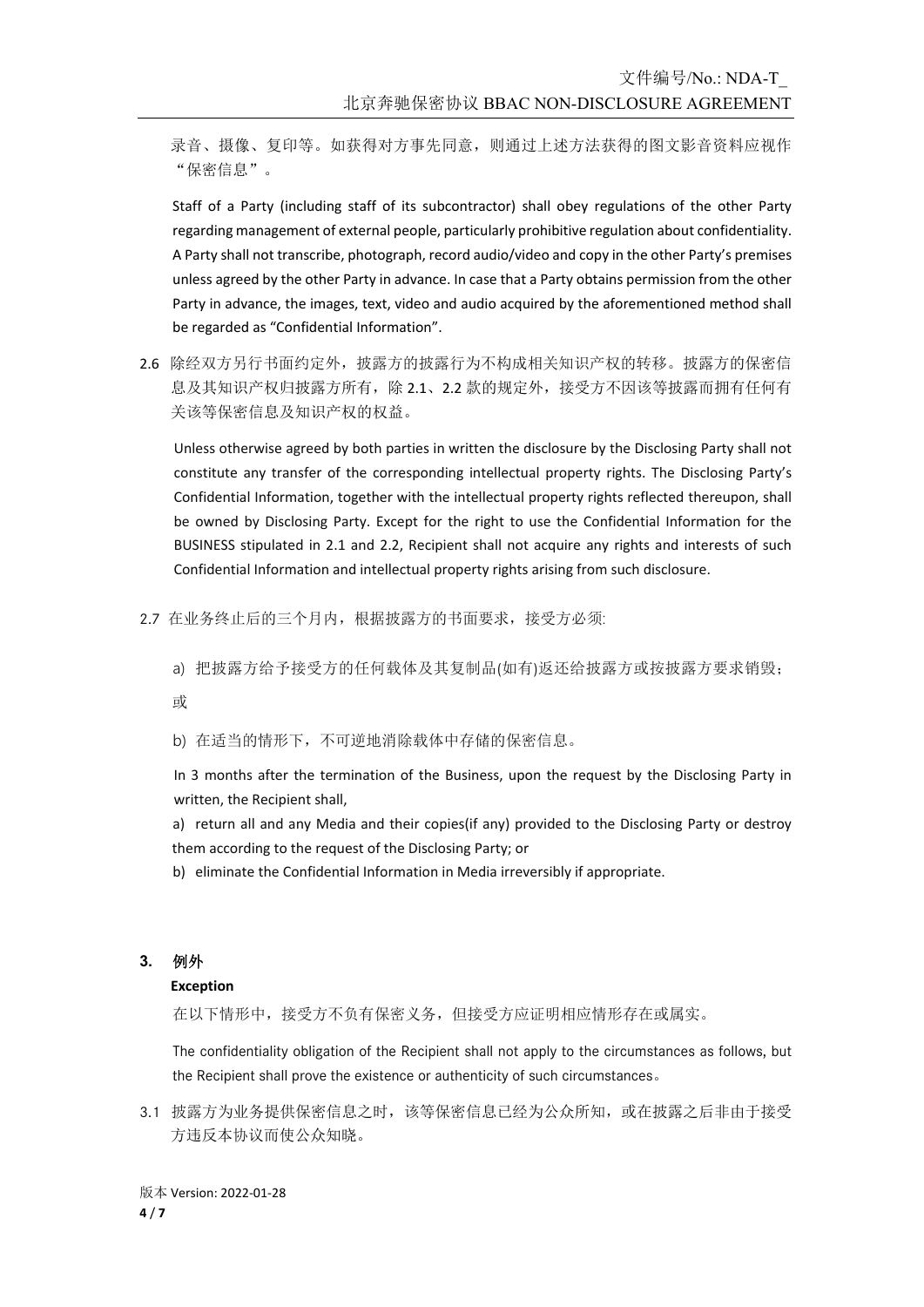The Confidential Information, at the time of disclosure by Disclosing Party for the purpose of Business, is already known to the public, or subsequently becomes known to the public after disclosure without breach of this Agreement by Recipient.

3.2 在披露方披露保密信息之时,接受方已从不负有保密义务的第三方处知悉该等保密信息时, 前提是就接受方所知该第三方没有违反与该等保密信息相关的保密义务。

The Confidential Information, at the time of disclosure, is already obtained by Recipient from a third party without obligation of confidentiality, provided such third party is not, to Recipient's knowledge, in breach of any confidentiality obligation related to such Confidential Information.

3.3 法律、法规要求披露该等保密信息,前提是接收方主动向披露方明示该等法律、法 规或该等法律、法规诉求的书面通知,且接受方已尽可能地控制该等披露在最小范 围内。

The Confidential Information is required to be disclosed by laws and regulations, provided that the Recipient has shown the Disclosing Party with such laws and regulations or the written notice of such judicial action expressly and initiatively and the Recipient makes the Confidential Information disclosed in minimal scope as practically possible.

3.4 在保密信息被披露时,接受方己独立地开发出保密信息,且接受方拥有对该等保密信息相关 的与披露方同样的权利。

The Confidential Information has been developed by the Recipient independently prior to or at the time of disclosure, and furthermore, the Recipient owns the same rights of such Confidential Information as the Disclosing Party.

3.5 披露方书面同意接收方披露该等保密信息。

The disclosure of Confidential Information by the Recipients agreed by the Disclosing Party in written

## **4.** 责任 **L**iability

4.1 如果接受方(包括其分包商、关联公司、咨询顾问、董事、雇员、代理人和代表)违反或未履 行本协议下的任何义务、规定、保证及陈述,接受方将对披露方由于其该等违反或未履行而 造成的直接损失进行赔偿。

In case of breach or default of any provision, promise, assurance and statement of this Agreement by Recipient (including Recipient's subcontractor, Related Companies, consultants, directors, employees, agencies and representatives), Recipient shall indemnify Disclosing Party any direct losses, arising from such breach or default.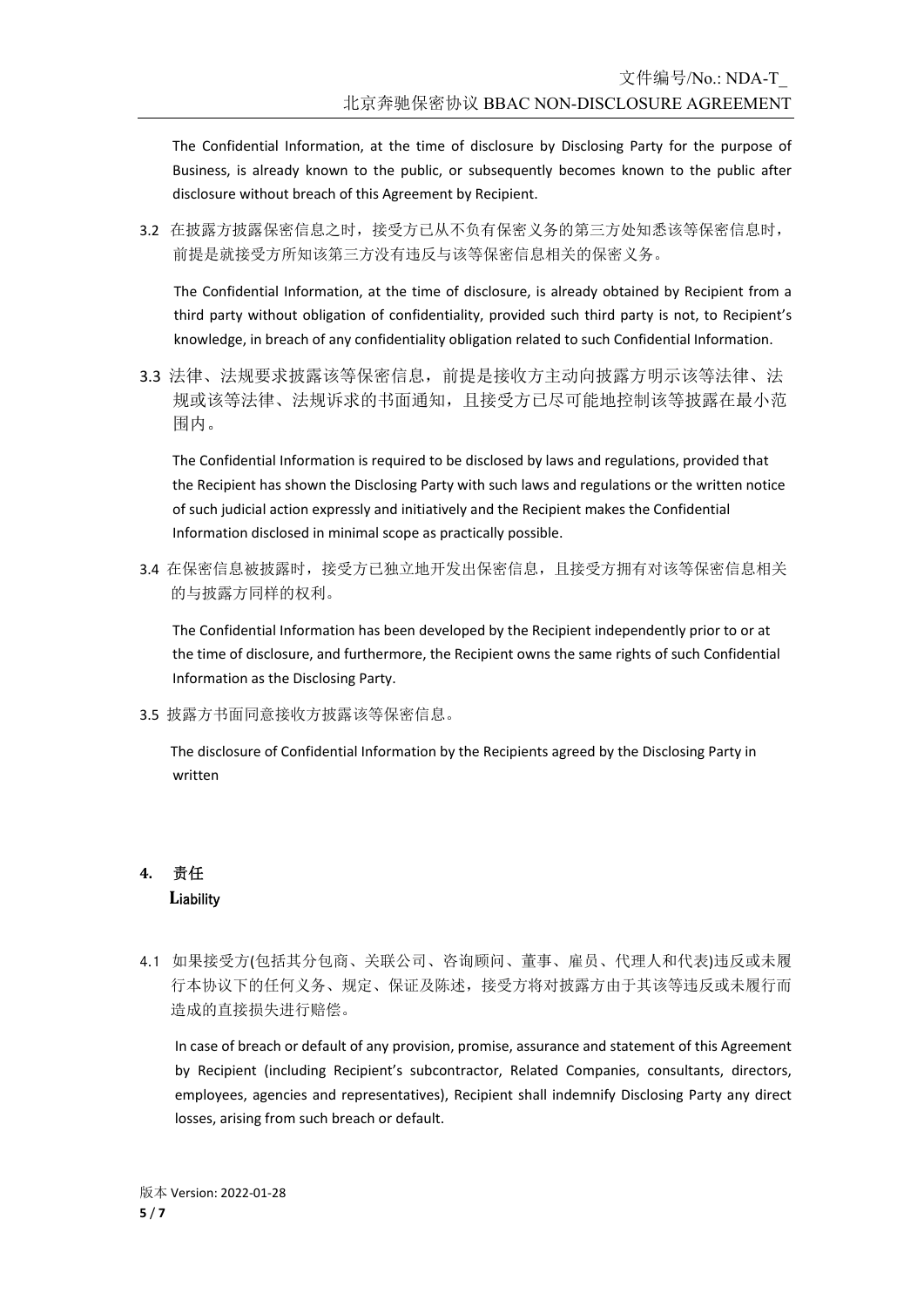#### **5.** 其他 **Miscellaneous**

5.1 北京奔驰和供应商另行书面约定,双方同意对本协议及执行本协议所产生的争议将由中国人 民共和国法律进行管辖和解释。

Unless otherwise agreed by and between BBAC and Supplier in written, this Agreement and any disputes arising from implementation of this Agreement shall be governed by and construed in accordance with the law of People's Republic of China.

5.2 保密协议引起或与保密协议有关的任何争议、索赔或争论(包括有关保密协议的存在、效力 或终止的问题)、或违约、终止或无效,最终均仅应由北京仲裁委员会按其现行有效的仲裁 规则在北京进行仲裁。 裁决是终局的,对双方均具有约束力。争议协商和仲裁期间,双方 承诺继续履行保密协议或与保密协议有关的未受争议影响条款的权利和义务。

Any dispute, claim or controversy arising from or in connection herewith (including any issue regarding the existence, validity or termination hereof), or the breach, termination or invalidity thereof, shall be finally and exclusively settled by arbitration in Beijing by Beijing Arbitration Commission) in accordance with its arbitration rules then prevail. The award shall be final and binding on both parties. During the dispute consultation and arbitration period, both parties shall continue performing the rights and obligations herein, which are not affected by the dispute, claim or controversy.

5.3 保密协议以中、英文两种文字书就,两种文字具有同等法律效力,当中英文内容解释不一致 时以中文为准。

The Agreements written in Chinese and English with equal legal force. In case of any inconsistency in interpretation between the above two languages, the Chinese one shall prevail.

5.4 对于所有保密信息的相应保密的义务的期限均为保密信息披露之日起 10 年。

The obligations of confidentiality contained herein shall in respect of any Confidential Information continue for a period of 10 years as of the date of the afore said Confidential Information disclosed.

- 5.5 本保密协议自双方授权代表通过下述任何一种方式订立和或签署之日起成立并生效且长期有 效,对双方实施的所有采购项目均具有约束力:
	- a) 通过纸质书面签署保密协议时;
	- b) 已通过线上链接了解电子版保密协议并邮件回复北京奔驰确认接受;
	- c) 向北京奔驰报价;

如多份生效的保密协议版本并存,版本相同的则以最新生效者为准;版本不同的则以最新 版本者为准。

This NDA shall come into effect as from the date of being concluded or signed by authorized representatives of both parties by any one of the following methods and shall be binding on all procurement projects implemented by both Parties.

a) This NDA is signed in paper.